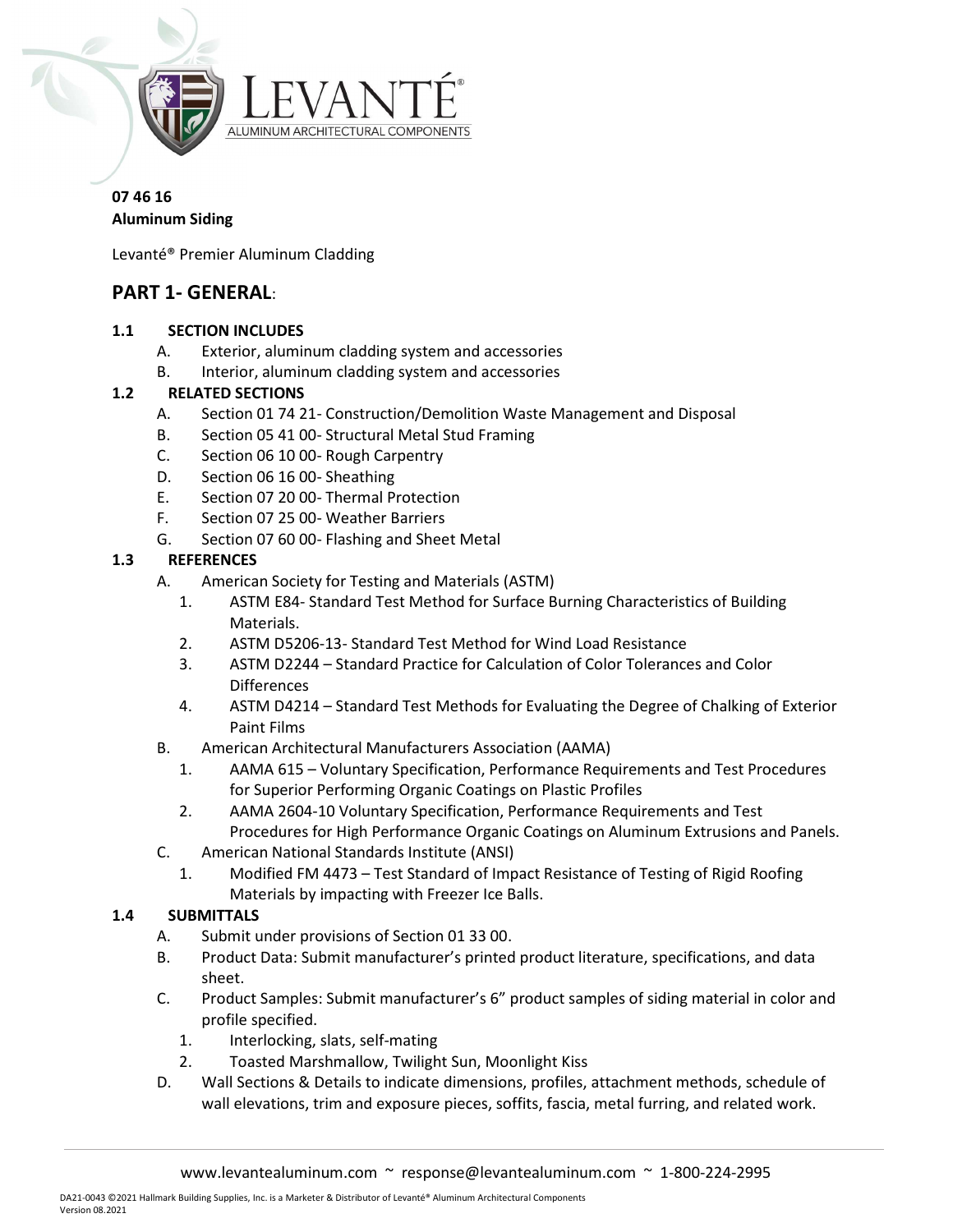- E. Certifications: Manufacturer's Certifications that products comply with specified requirements, including laboratory reports showing compliance with specified tests and standards.
- F. Submit manufacturer's installation instructions.
- G. Manufacturer's Warranty: Submit manufacturer's warranty.

### 1.5 QUALITY ASSURANCE

- A. Manufacturer Qualifications:
	- 1. Products covered under this section are to be manufactured in an ISO 9001 certified facility.
	- 2. Provide technical and design support as needed regarding installation requirements and warranty compliance provisions.
- B. Installer Qualifications:
	- 1. All products listed in this section are to be installed by a single installer trained by manufacturer or representative.
- C. Mock-Up Wall:
	- 1. Provide a mock up wall as evaluation tool for product and installation workmanship.
- D. Pre-Installation Meetings:
	- 1. Prior to beginning installation, conduct conference to verify and discuss substrate conditions, manufacturer's installation instructions and warranty requirements, and project requirements.

### 1.6 DELIVERY, STORAGE, AND HANDLING

- A. Deliver products in Manufacturer's packaging.
- B. Do not stack pallets more than two high.
- C. Pieces should be stored flat and in original packaging until use.
- D. Mark packaging, legibly. Indicate manufacturer's name, type, and color.
- E. Before installation, inspect products for damaged or defectives.
- F. Scrap material should be recycled.

### 1.7 WARRANTY

- A. Levanté®, LLC expressly warrants its products are free from manufacturing defects in material and workmanship if installed in accordance with our specifications, property maintained, and used for their intended purpose for a period of 15 years.
- B. Decoral® expressly warrants for 15 years the color change will be less than five CIE Lab AE units calculated in accordance with AAMA 2604. The surface will exhibit a gloss retention of at least 30% of the original.
- C. Warranty is given to either (1) the original purchaser of the products; or (2) the owner of the property at the time of installation of the product.
- D. See warranty at levantealuminum.com for detailed information on terms, conditions and limitations.

# PART 2- PRODUCTS:

### 2.1 MANUFACTURERS

- A. Acceptable Manufacturer: Levanté®, LLC, 901 Northview Rd, Suite 100, Waukesha, WI. 53188 www.levantealuminum.com
- B. Acceptable Distributor: Hallmark Building Supplies, Inc., 901 Northview Rd, Suite 100, Waukesha, WI. 53188. Toll Free: 1.800.642.2246, Fax: 1.800.688.7842, www.hllmark.com

### 2.2 SYSTEM PERFORMANCE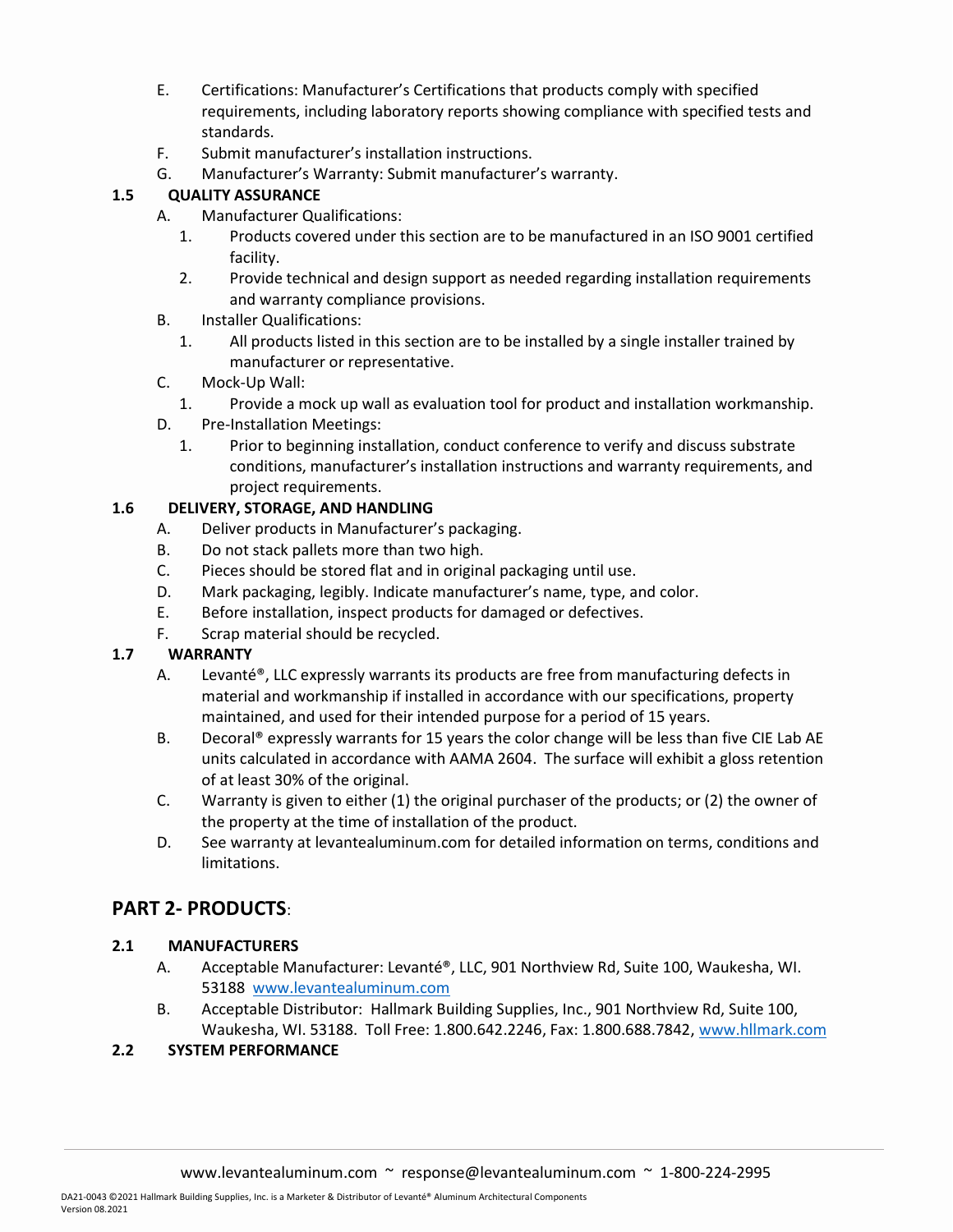A. Minor deviations to details shown on drawings to accommodate manufacturer's standard products may be acceptable by Architect of Record (AOR) when deviations do not affect design concept and specified performance.

### 2.3 PRODUCTS

- 1. Basis of Design Product: Levanté® Interlocking Boards
	- a. Profile Color: Toasted Marshmallow, Twilight Sun, Moonlight Kiss
	- b. Profile: Smooth woodgrain finish
	- c. Exposed Dimensions: 4" (96 mm) or 6" (150 mm)
	- d. Installed Panel Thickness: .63" (16 mm)
	- e. Finish: Semi-gloss
	- f. Weight:
		- i. 4" .628 lbs. per ft
		- ii. 6" .876 lbs. per ft
	- g. Approximate Coverage:
		- i.  $4'' 6.33$  sqft per board
		- ii. 6" 9.5 sqft per board
- 2. Basis of Design Product: Levanté® Self-mating Boards
	- a. Profile Color: Toasted Marshmallow, Twilight Sun, Moonlight Kiss
	- b. Profile: Smooth woodgrain finish
	- c. Exposed Dimensions: 4" (100 mm) or 6" (150 mm)
	- d. Installed Panel Thickness: .63" (16 mm)
	- e. Finish: Semi-gloss
	- f. Weight:
		- i.  $4'' .694$  lbs. per ft (2 board thickness)
		- ii.  $6'' 1.378$  lbs. per ft (2 board thickness)
	- g. Approximate Coverage:
		- i. 4" 6.33 sqft per board
		- ii. 6" 9.5 sqft per board
- 3. Basis of Design Product: Levanté® Standard Boards
	- a. Profile Color: Toasted Marshmallow, Twilight Sun, Moonlight Kiss
	- b. Profile: Smooth woodgrain finish
	- c. Exposed Dimensions: 2.5" (65 mm), 4" (100 mm) or 6" (150 mm)
	- d. Installed Panel Thickness: .63" (16 mm)
	- e. Finish: Semi-gloss
	- f. Weight:
		- i. 2.5" .333 lbs. per ft
		- ii.  $4" .601$  lbs. per ft
		- iii. 6" .953 lbs. per ft
	- g. Approximate Coverage:
		- i. 2.5" 3.95 sqft per board
		- ii.  $4'' 6.33$  sqft per board
		- iii. 6" 9.5 sqft per board
- 4. Accessory/Components:
	- a. Inside/Outside Corners (front and back)
	- b. Starter Track
	- c. Door and Window Trim (front and back)
	- d. H Trim (front and back)
	- e. Finishing Trim
	- f. Finishing Concealer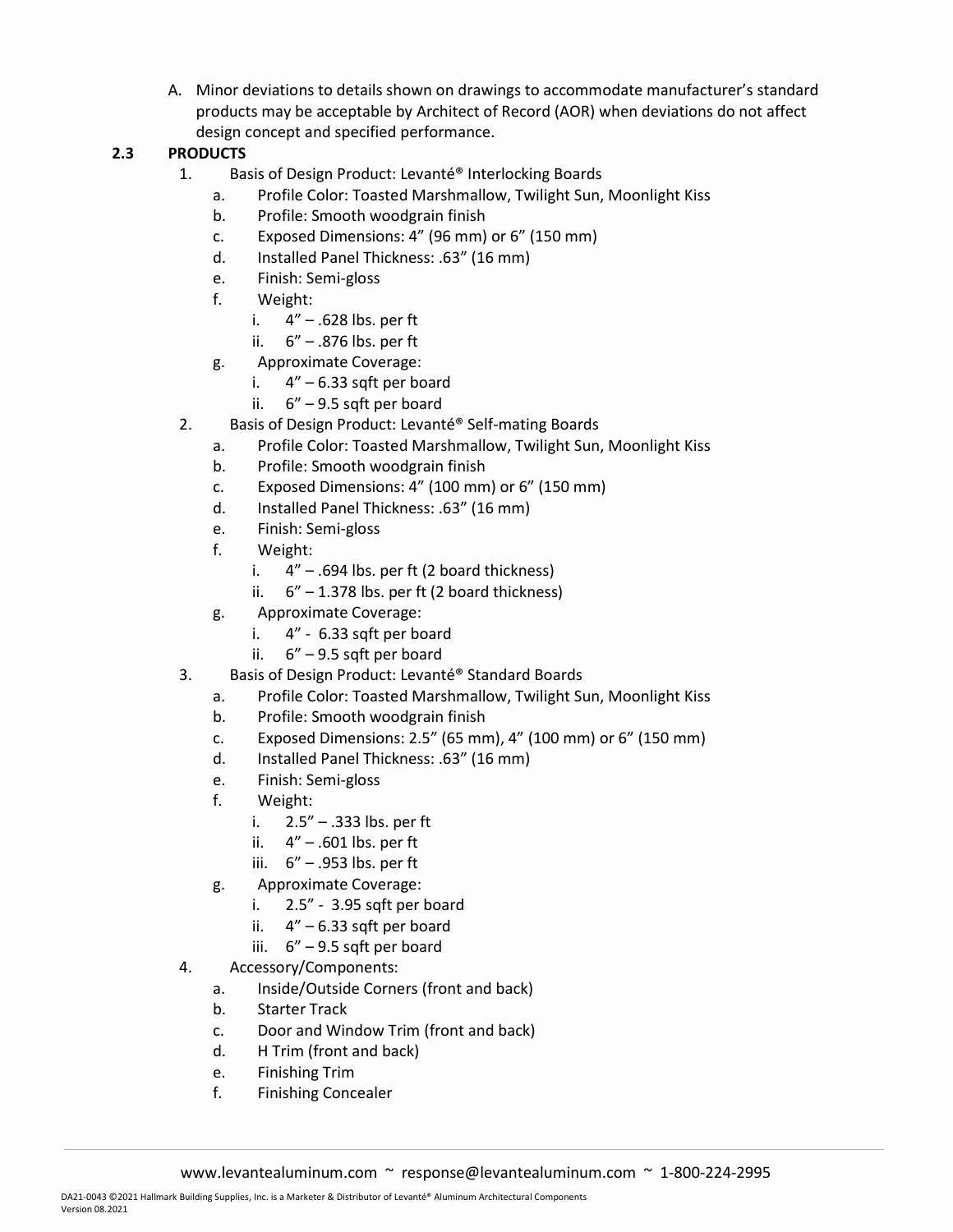- g. Finishing Angle
- h. For a full listing of all components visit www.levantealuminum.com
- 5. Substitutions: Not Permitted
- 6. Requests for substitutions will be considered in accordance with the guidelines outlined in Section 01 60 00.

#### 2.4 MATERIALS

- A. Aluminum components manufactured utilizing an extrusion die.
- B. Components are prefinished and machine applied.
- C. Material Variation: It is suggested to lay out several boards at a time to look for material variation. Avoid installing similar material consecutively. If similar grain pattern repetition cannot be avoided, staggering the pattern can be helpful.

#### 2.5 INSTALLATION COMPONENTS

- A. All installation components are aluminum and have a factory finish matching the finish of the Interlocking, Self-Mating and Standard Boards
- B. Interlocking Boards LDC419 and LDC619
	- 1. Starter Trim LDS319
	- 2. Finishing Trim LDCF219
	- 3. Finishing Concealer LI119
	- 4. H Trim Front LCTJ219
	- 5. H Trim Back LCBJ419
	- 6. Door and Window Trim Front LCTCL319
	- 7. Door and Window Trim Back LCF319
	- 8. Inside Corner Trim LCMC119
	- 9. Outside Corner Trim LCFC119
- C. Self-Mating Boards
	- 1. Finishing Trim LDCF219
	- 2. Finishing Concealer LI119
	- 3. H Trim Front LCTJ219
	- 4. H Trim Back LCBJ419
	- 5. Door and Window Trim Front LCTCL319
	- 6. Door and Window Trim Back LCF319
	- 7. Inside Corner Trim LCMC119
	- 8. Outside Corner Trim LCFC119
- D. Standard Boards
	- 1. Finishing Trim LDCF219
	- 2. Finishing Concealer LI119
	- 3. H Trim Front LCTJ219
	- 4. H Trim Back LCBJ419
	- 5. Door and Window Trim Front LCTCL319
	- 6. Door and Window Trim Back LCF319
	- 7. Inside Corner Trim LCMC119
	- 8. Outside Corner Trim LCFC119
- E. Fasteners: Corrosion resistant fasteners, such as hot-dipped galvanized screws appropriate to local building codes and practices must be used. Use Hardened Aluminum fasteners in high humidity and high-moisture regions. Panel manufacturer is not liable for corrosion resistance of fasteners. Do not use fasteners that are not rated or designed for intended use. See manufacturer's instructions for appropriate fasteners for construction method used.
- F. Flashing: Flash all areas specified per manufacturer and design professional.